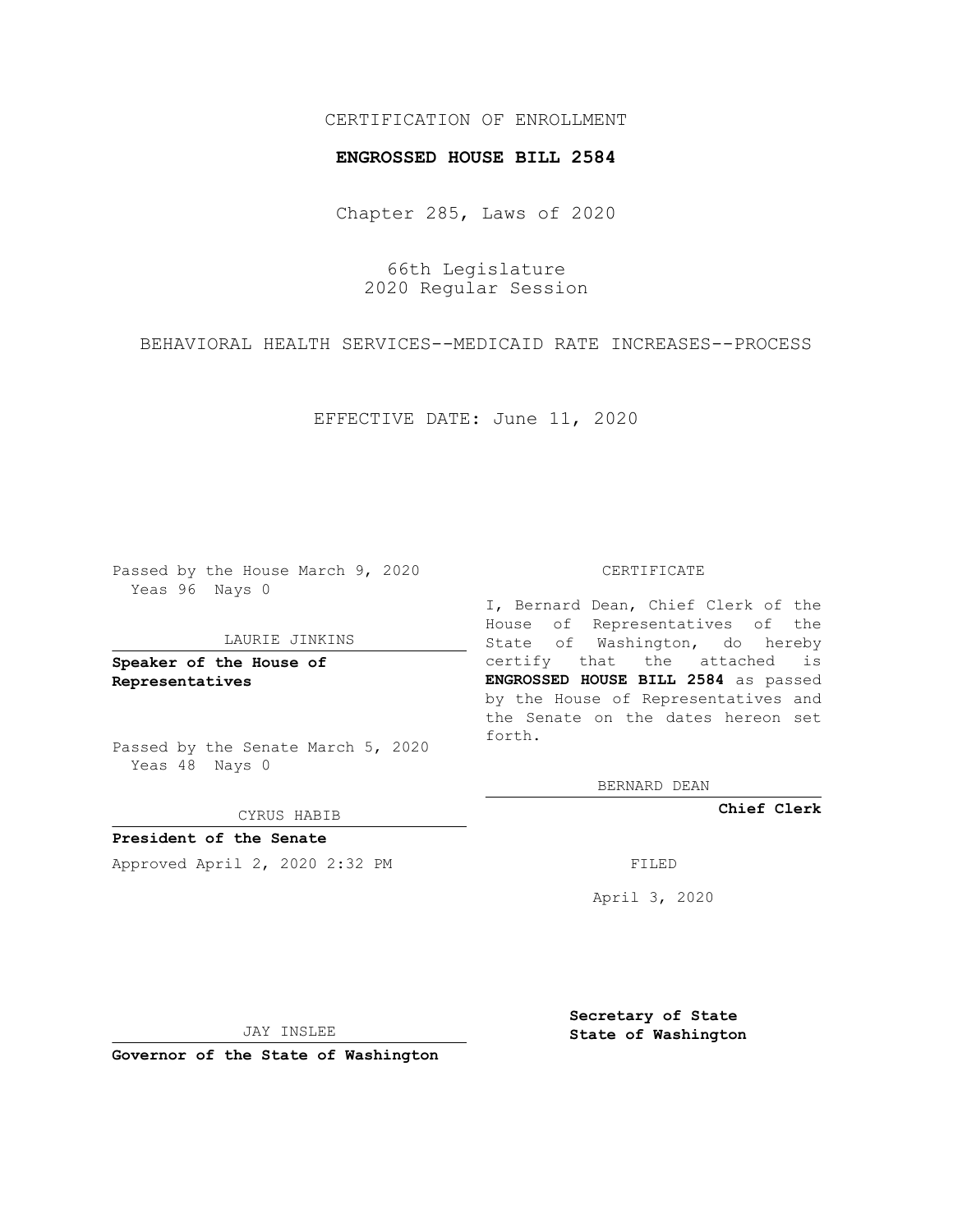## **ENGROSSED HOUSE BILL 2584**

AS AMENDED BY THE SENATE

Passed Legislature - 2020 Regular Session

# **State of Washington 66th Legislature 2020 Regular Session**

**By** Representatives Caldier, Frame, Leavitt, and Davis

Read first time 01/15/20. Referred to Committee on Appropriations.

 AN ACT Relating to establishing rates for behavioral health services; and adding a new section to chapter 71.24 RCW.

BE IT ENACTED BY THE LEGISLATURE OF THE STATE OF WASHINGTON:

 NEW SECTION. **Sec. 1.** A new section is added to chapter 71.24 5 RCW to read as follows:

 (1) It is the intent of the legislature that behavioral health medicaid rate increases be grounded with the rate-setting process for 8 the provider type or practice setting.

 (2) In implementing a rate increase funded by the legislature, including rate increases provided through managed care organizations, the authority must work with the actuaries responsible for establishing medicaid rates for behavioral health services and managed care organizations responsible for distributing funds to behavioral health services to assure that appropriate adjustments are made to the wraparound with intensive services case rate, as well as any other behavioral health services in which a case rate is used.

 (3)(a) The authority shall establish a process for verifying that funds appropriated in the omnibus operating appropriations act for targeted behavioral health provider rate increases, including rate increases provided through managed care organizations, are used for 21 the objectives stated in the appropriation.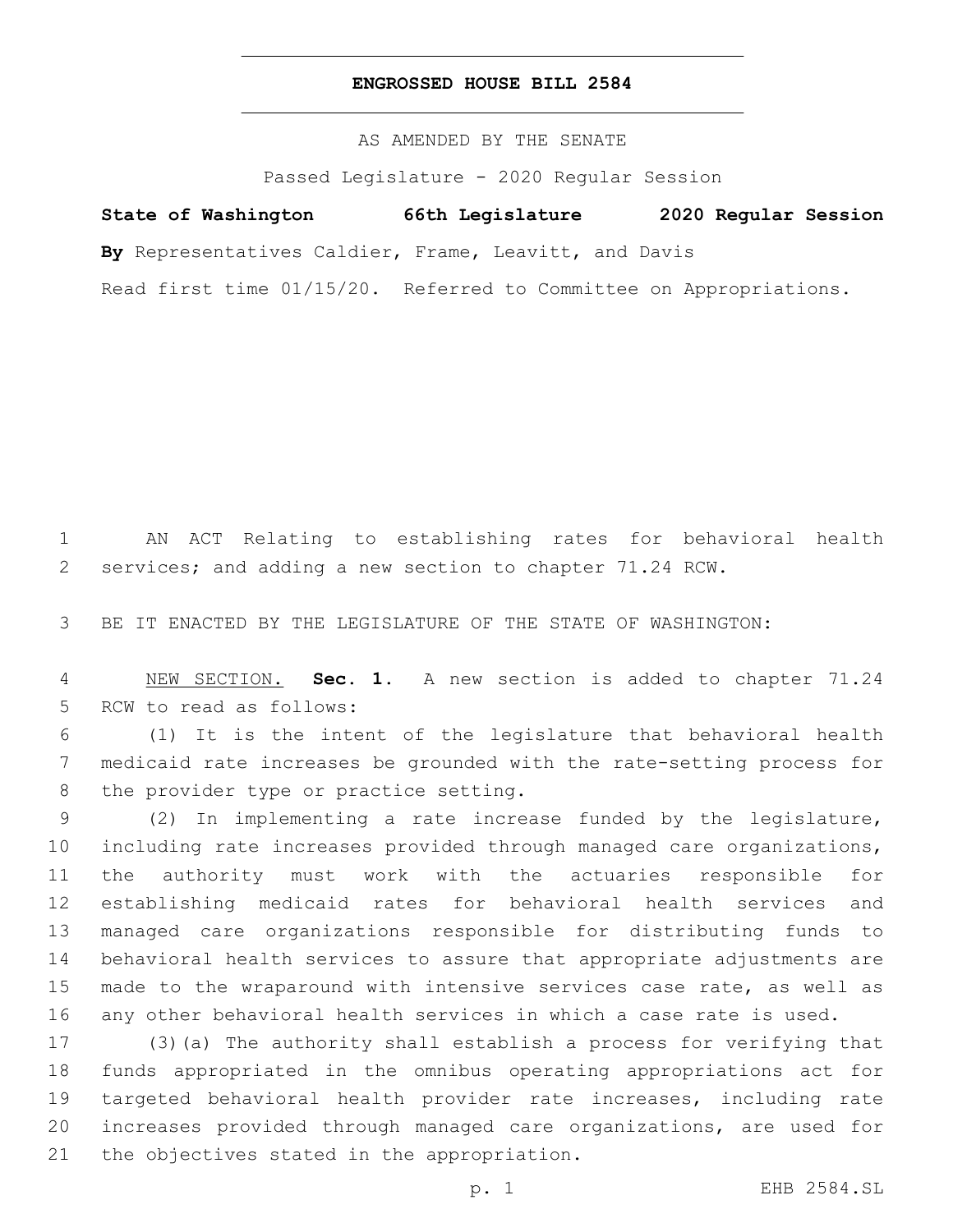(b) The process must: (i) Establish which behavioral health provider types the funds are intended for; (ii) include transparency and accountability mechanisms to demonstrate that appropriated funds for targeted behavioral health provider rate increases are passed through, in the manner intended, to the behavioral health providers who are the subject of the funds appropriated for targeted behavioral health provider rate increases; (iii) include actuarial information provided to managed care organizations to ensure the funds directed to behavioral health providers have been appropriately allocated and accounted for; and (iv) include the participation of managed care organizations, behavioral health administrative services organizations, providers, and provider networks that are the subject of the targeted behavioral health provider rate increases. The process must include a method for determining if the funds have increased access to the behavioral health services offered by the behavioral health providers who are the subject of the targeted 17 provider rate increases.

18 (c) The process may:

 (i) Include a quantitative method for determining if the funds have increased access to behavioral health services offered by the behavioral health providers who received the targeted provider rate 22 increases;

 (ii) Ensure the viability of pass-through payments in a capitated 24 rate methodology; and

 (iii) Ensure that medicaid rate increases account for the impact of value-based contracting on provider reimbursements and 27 implementations of pass-through payments.

 (4) By November 1st of each year, the authority shall report to the committees of the legislature with jurisdiction over behavioral health issues and fiscal matters regarding the established process for each appropriation for a targeted behavioral health provider rate increase, whether the funds were passed through in accordance with the appropriation language, and any information about increased access to behavioral health services associated with the appropriation. The reporting requirement for each appropriation for a targeted behavioral health provider rate increase shall continue for 37 two years following the specific appropriation.

> Passed by the House March 9, 2020. Passed by the Senate March 5, 2020. Approved by the Governor April 2, 2020.